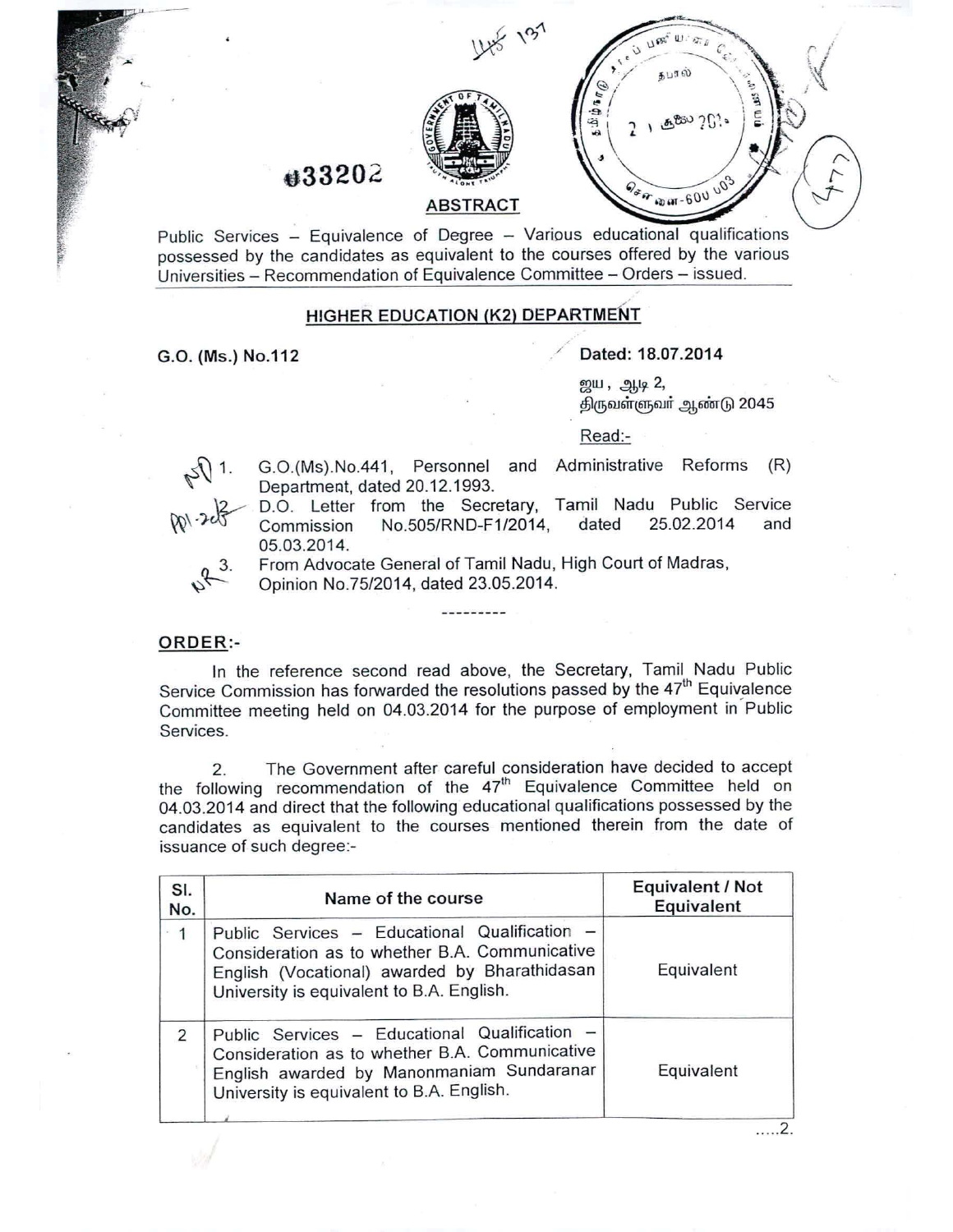|    | $-2-$                                                                                                                                                                                                                                                                                          |            |  |
|----|------------------------------------------------------------------------------------------------------------------------------------------------------------------------------------------------------------------------------------------------------------------------------------------------|------------|--|
| 3  | Public Services - Educational Qualification -<br>Consideration as to whether M.Com. Finance<br>awarded by Avinashilingam Institute for Home Science and Higher Education for Women, SECFquivalent<br>Coimbatore is equivalent to M.Com. (General).                                             | Y.         |  |
| 4  | Public Services - Educational Qualification -<br>Consideration as to whether B.Sc. Botany<br>(Vocational Bio-Technology) awarded by Periyar<br>University is equivalent to B.Sc. Botany.                                                                                                       | Equivalent |  |
|    | Public Services - Educational Qualification -<br>Consideration as to whether B.Sc. (Special) in<br>Botany (Specialisation in Industrial Microbiology)<br>awarded by Lady Doak College, Madurai Kamaraj<br>University is equivalent to B.Sc. Botany.                                            | Equivalent |  |
| 5. | Public Services - Educational Qualification -<br>Consideration as to whether B.A. English with<br>Computer Applications<br>awarded<br>by<br>Manonmaniam<br>Sundaranar<br>University<br>is<br>equivalent to B.A. English.                                                                       | Equivalent |  |
| 6. | Public Services - Educational Qualification -<br>Consideration as to whether B.A. Functional<br>English awarded by Manonmaniam Sundaranar<br>University is equivalent to B.A. English.                                                                                                         | Equivalent |  |
| 7. | Public Services - Educational Qualification -<br>Consideration as to whether B.A. Economics with<br>Specialization in Corporate Economics awarded<br>by Lady Doak College (Autonomous) affiliated to<br>Madurai Kamaraj University is equivale nt to B.A.<br>Economics.                        | Equivalent |  |
| 8. | Public Services - Educational Qualification -<br>Consideration as to whether M.Sc. Applied<br>Microbiology awarded by Periyar University is<br>equivalent to M.Sc. Microbiology.                                                                                                               | Equivalent |  |
| 9. | Public Services - Educational Qualification -<br>Consideration<br>whether<br>as to<br>B.Com.<br>with<br>Specialization<br>in<br>Officer Management<br>and<br>Secretarial Practice awarded by Holy Cross<br>College (Autonomous) Bharathidasan University<br>is equivalent to B.Com. (General). | Equivalent |  |
|    | Public Services - Educational Qualification -<br>Consideration<br>as<br>to<br>whether<br>B.A.<br>English<br>Literature awarded by Nehru Memorial College<br>(Autonomous),<br>Bharathidasan<br>University<br>is<br>equivalent to B.A. English.                                                  | Equivalent |  |

.. ... 3.